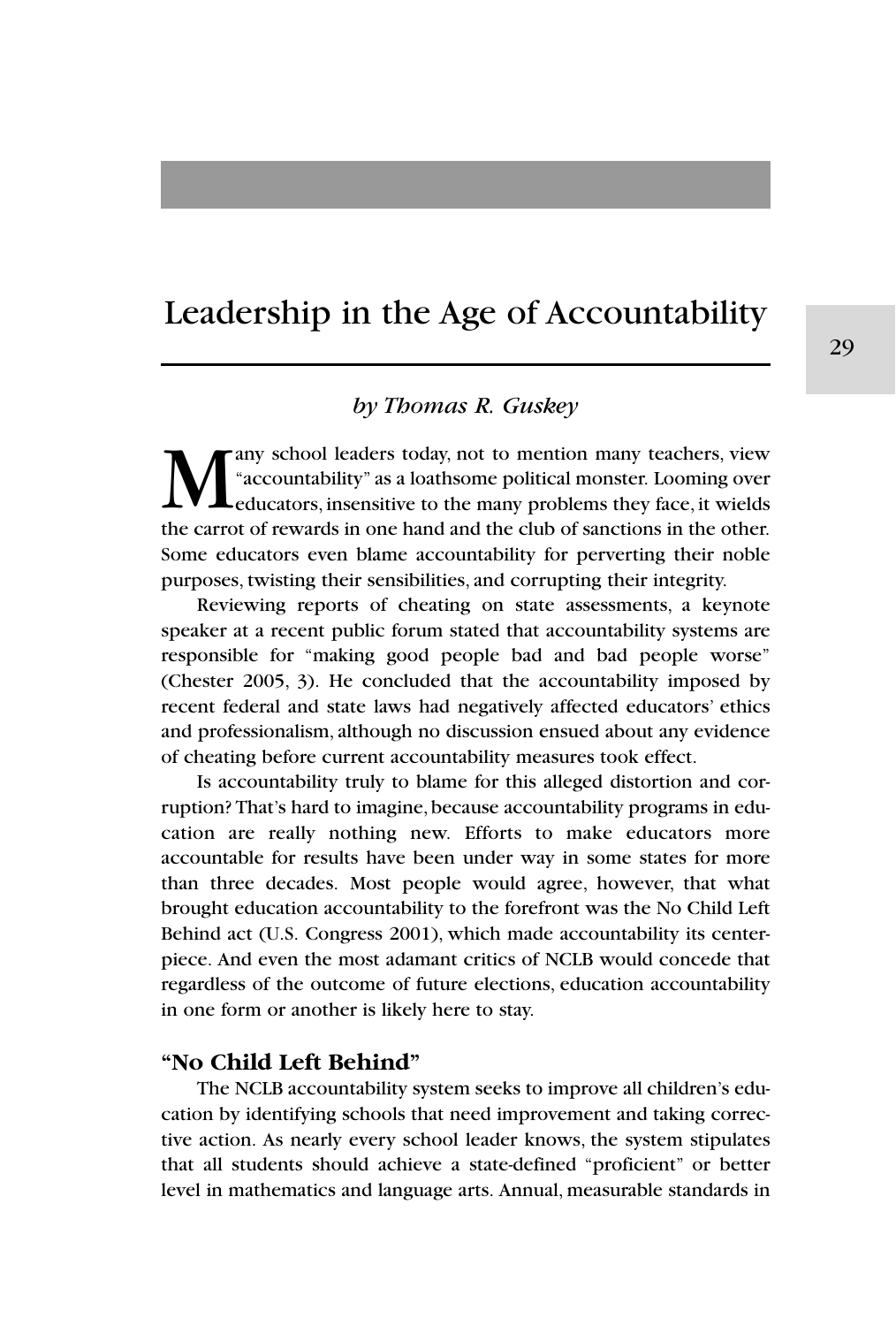those two areas must lead to 100 percent proficiency by 2014 (Porter, Linn, and Trimble 2005).

Leaders also know that NCLB requires schools to meet specific "adequate yearly progress" (AYP) goals based on the percentage of students achieving at or above state-established proficiency standards. Those academic-achievement goals must be met not only by the total group of students in each school but also by student subgroups: the economically disadvantaged; members of major racial and ethnic groups; the disabled; and those with limited English-language proficiency. Although NCLB and associated interpretations by the U.S. Department of Education specify many AYP requirements, states retain latitude in determining several critical features of AYP. For example, states decide what performance levels will be considered proficient—and recent analyses have documented immense disparities in state definitions of proficient achievement (Linn 2003; Linn, Baker, and Betebenner 2002; Peterson and Hess 2005).

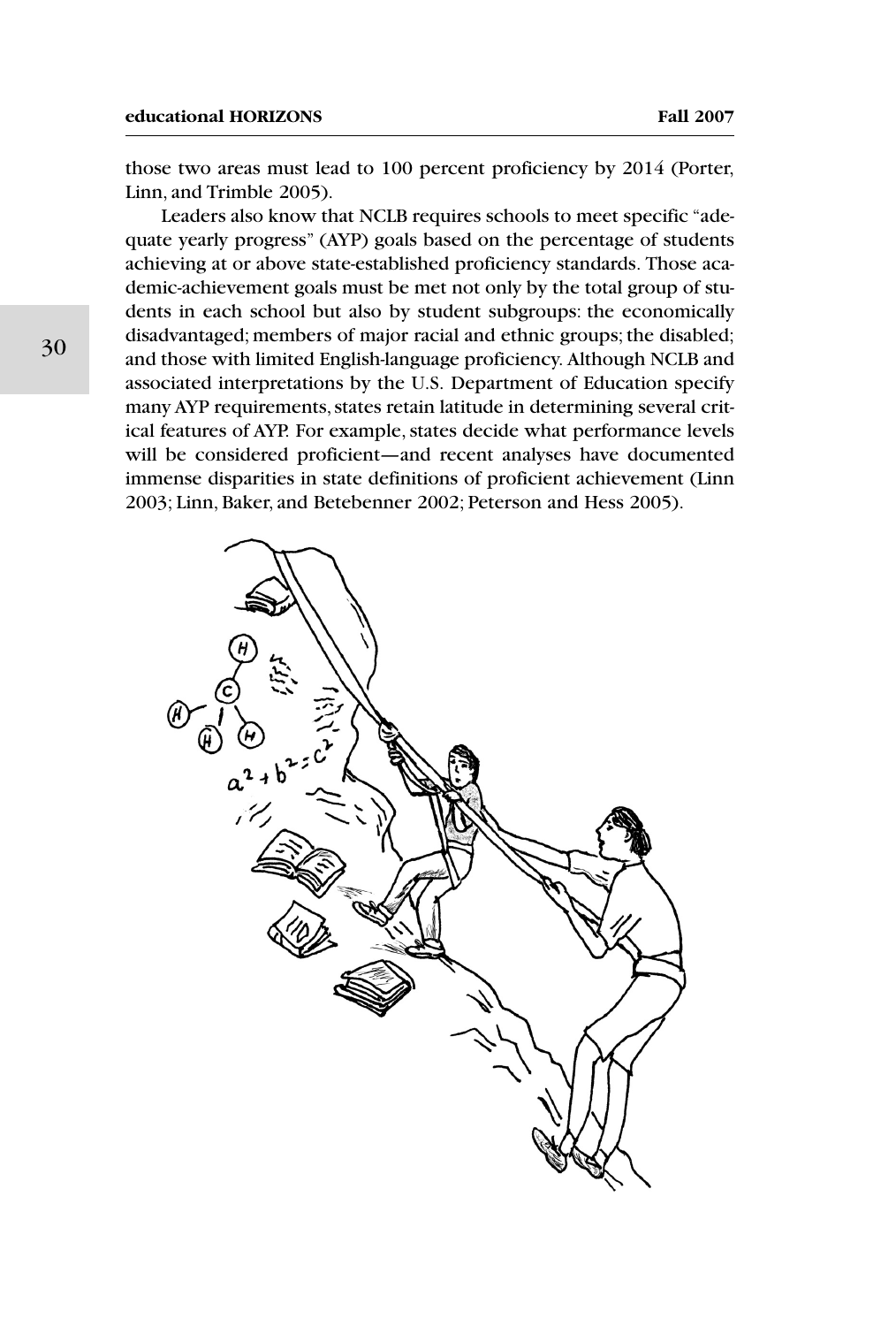## **Accountability and Education Reform**

But why is accountability featured so prominently in these educationreform initiatives? And why do so many educational leaders view accountability negatively? After all, accountability implies simply looking at evidence, analyzing results, and assigning or attributing responsibility—all seemingly neutral activities.

Analysts suggest that two beliefs of policymakers and legislators have fostered recent accountability measures. The first was nurtured outside education: the widespread business model of setting clear targets and attaching incentives for reaching them. It seemed only natural to the decision-makers that applying those same principles to education would produce comparable improvement. No evidence shows, however, that these principles work well in educational contexts, and there are many reasons to doubt that they can be applied directly without significant adaptation (Stecher and Hamilton 2002).

The second belief stems from frustration with educators' seemingly steadfast refusal to accept accountability—specifically, responsibility for student learning outcomes. Despite strong evidence that teachers influence student learning and achievement significantly (see Hanushek 2004; Hershberg 2005; Sanders, Saxton, and Horn 1997; Wright, Horn, and Sanders 1997), many educators and education organizations staunchly oppose using measures of student learning as primary criteria in evaluating teacher quality.

Obviously, many different factors affect student learning, and many of them lie outside educators' control. A prominent Educational Testing Service report showed, for example, that a range of factors, the majority of them external to schools, may contribute to gaps in student achievement (Barton 2003). Denying the role of outside influences will not endow school leaders and teachers with the capacity to improve student learning, and efforts to address home- and community-based challenges must continue (Rothstein 2004). Nevertheless, the impediments of nonacademic environments should never lower expectations about what educators can do to help students learn well, nor should such factors be used to disavow either responsibility for helping all students learn or accountability for what they achieve.

#### **Succeeding with Accountability**

Improving education today requires an entirely different view of the matter. Instead of viewing accountability as a straitjacket that hinders teaching, school leaders and teachers should embrace the opportunity to show various constituents the positive results. That will require two fundamental changes: new courage to ask difficult questions constantly, and new skills to find honest answers to those difficult questions.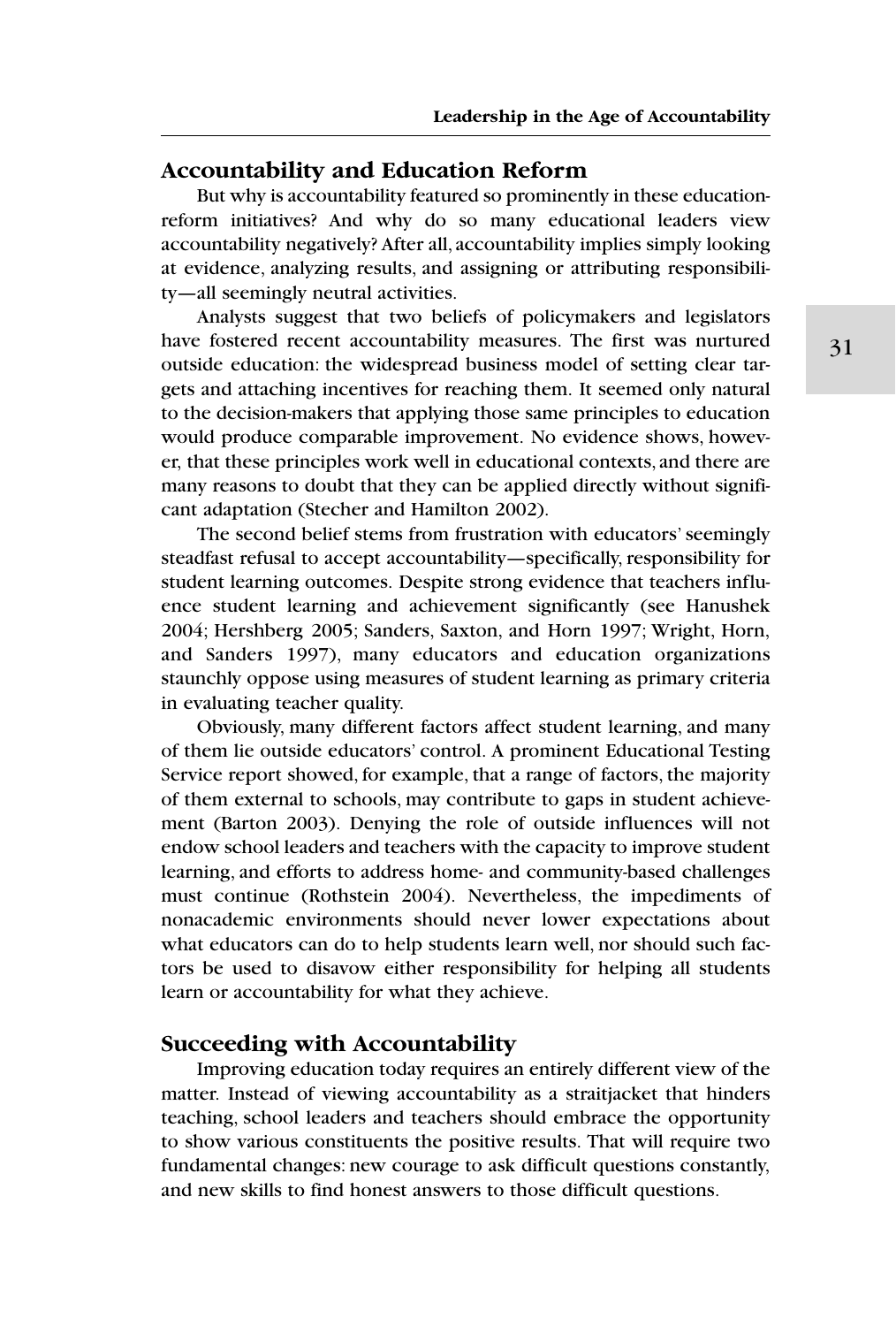#### **educational HORIZONS Fall 2007**

*Constant Questioning*. Understanding why students perform as they do and getting to the root of existing teaching or learning problems require more detailed assessment and analysis than annual state assessments afford. Instead of reviewing large-scale assessment results once a year, administrators and teachers should begin analyzing classroom assessment results weekly. State assessment results come too infrequently and too late to make much difference in student learning. School leaders and teachers need to supplement such intermittent, external assessment results with ongoing, formative classroom data, both to acquire the deeper understanding they need to improve the learning process and to obtain consistent information about student progress throughout the school year (Herman, Baker, and Linn 2004).

That means school leaders must have the courage to ask tough questions: "Who is not learning?" "What are they not learning?" "Why?" More important, they cannot be satisfied asking those questions once a year. They must instead ask them after every assignment is evaluated, every quiz corrected, and every project scored. They should encourage teachers to attend regular faculty meetings prepared to share and discuss the results of their most recent classroom assessments and to include samples of student work that add meaning to the results. Faculty meetings can then become opportunities to explore problems and difficulties openly, as well as to share improvements and celebrate successes.

This kind of courage carries a new level of shared responsibility and trust. It also requires a new kind of leadership that emphasizes collaborative strength and mutual interest in all students' success. Dedicated, hard-working educators are sometimes tempted to protect their positive professional self-images when explaining student performance, especially if the results fail to match expectations or aspirations. Accountability, however, requires replacing personal defensiveness with professional inquisitiveness. It means openly sharing results in a professional atmosphere focused more on solving problems than on assigning blame. Most important, it means taking responsibility for making the changes needed to improve results.

*New Skills.* The second requirement for success in accountability involves developing new skills to find honest answers to the tough questions. Limited time and resources often restrict teachers' capacity to make the best and wisest choices. In addition, selecting the most effective method, strategy, or approach to solving a particular learning problem often requires knowledge that the professionals involved may or may not possess (Hess 1999). Not only must school leaders therefore provide regular opportunities for teachers to share results and seek practical solutions collaboratively; they must also be prepared to go outside their schools to find appropriate answers. Expertise at the district,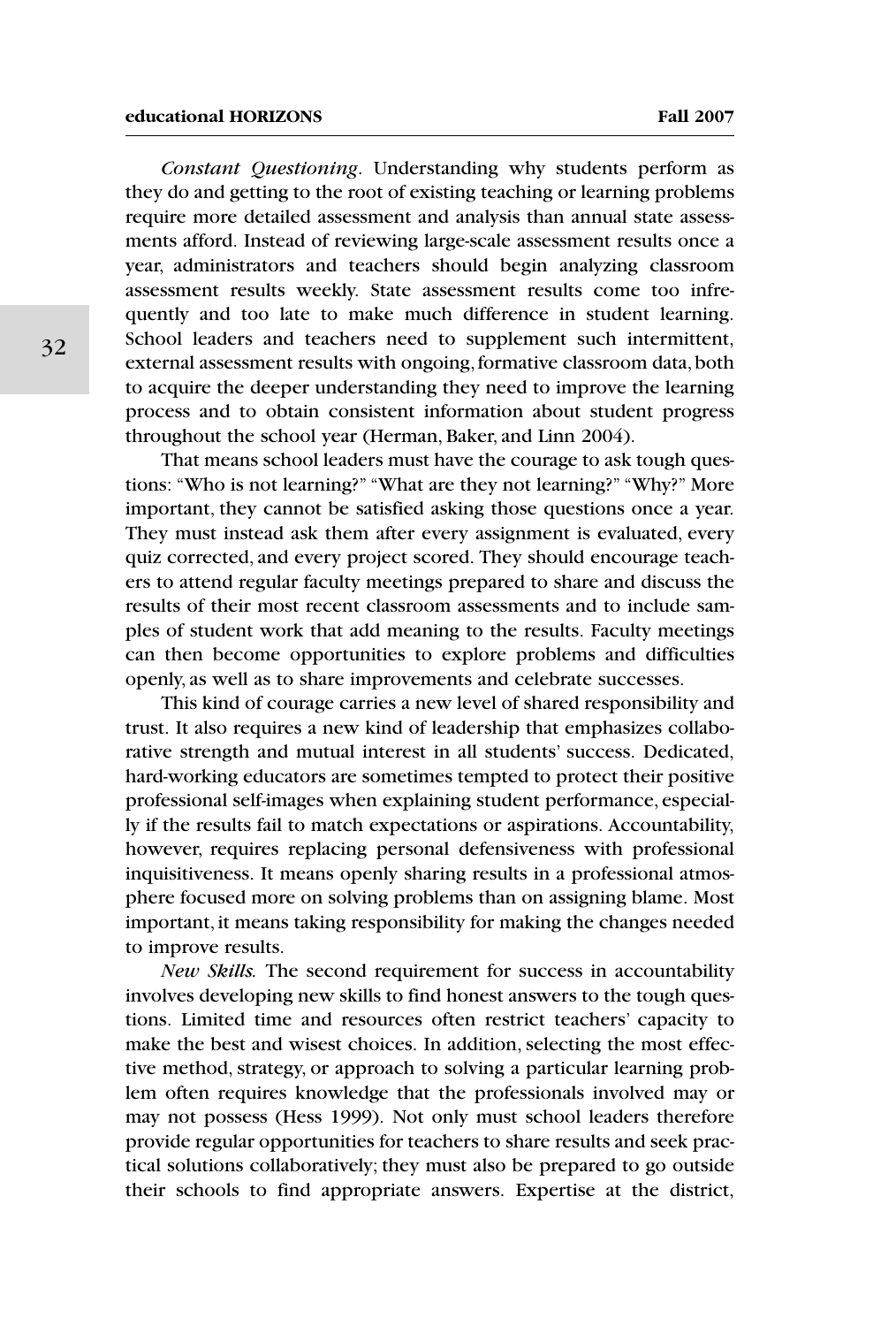regional, and national levels represents a valuable resource. Clearly, taking the initiative to contact experts, seek their advice, and creatively implement their recommendations falls to school leaders.

These new skills also imply openness to multiple methods, expertise in implementing those methods, and understanding of and commitment to the philosophy on which the methods are based. Accountability means that educators can no longer choose teaching methods based on personal impressions, glitzy materials, slick sales pitches, or ease of implementation. Instead, they should be able to show that rigorous, systematic, unbiased evidence of effectiveness supports the methods they choose (Cooper 2005). Educators must also be prepared to gather evidence throughout the implementation process to ensure that improvement efforts remain on track while they are adapted to a school's unique character, culture, and context.

## **Conclusion**

The most important issue for any education-accountability system is producing the desired effects—improving the capacity of schools and teachers to deliver high-quality curriculum and instruction, and increasing student learning of valued content. Instead of reacting to an imposed accountability agenda, educators need to set their own clear agenda for accountability. They must take the lead in setting clear goals, establishing plans to achieve those goals, using data to monitor progress regularly, and adjusting plans accordingly in a cycle of continuous improvement. If educators make accountability their responsibility, the benefits to all students will be immediate, highly visible, and most impressive.

### **References**

- Barton, P. E. 2003. *Parsing the Achievement Gap: Baselines for Tracking Progress* (policy information report). Princeton, N.J.: Educational Testing Service.
- Chester, M. D. 2005. "Measuring the Impact of State Accountability Programs." *Educational Measurement: Issues and Practice* 24 (4): 3–4.
- Cooper, H. 2005. "Reading between the Lines: Observations on the Report of the National Reading Panel and Its Critics." *Phi Delta Kappan* 86 (6): 456–461.
- Hanushek, E. A. 2004. *Some Simple Analytics of School Quality*, vol. W10229. Washington, D.C.: U.S. Department of Education.
- Herman, J. L., E. L. Baker, and R. L. Linn. 2004. "Accountability Systems in Support of Student Learning: Moving to the Next Generation." *CRESST Line— Newsletter of the National Center for Research on Evaluation, Standards, and Student Testing*. Los Angeles, Calif.: UCLA Center for the Study of Evaluation.
- Hershberg, T. 2005. "Value-added Assessment and Systemic Reform: A Response to the Challenge of Human Capital Development." *Phi Delta Kappan* 87 (4): 276–283.